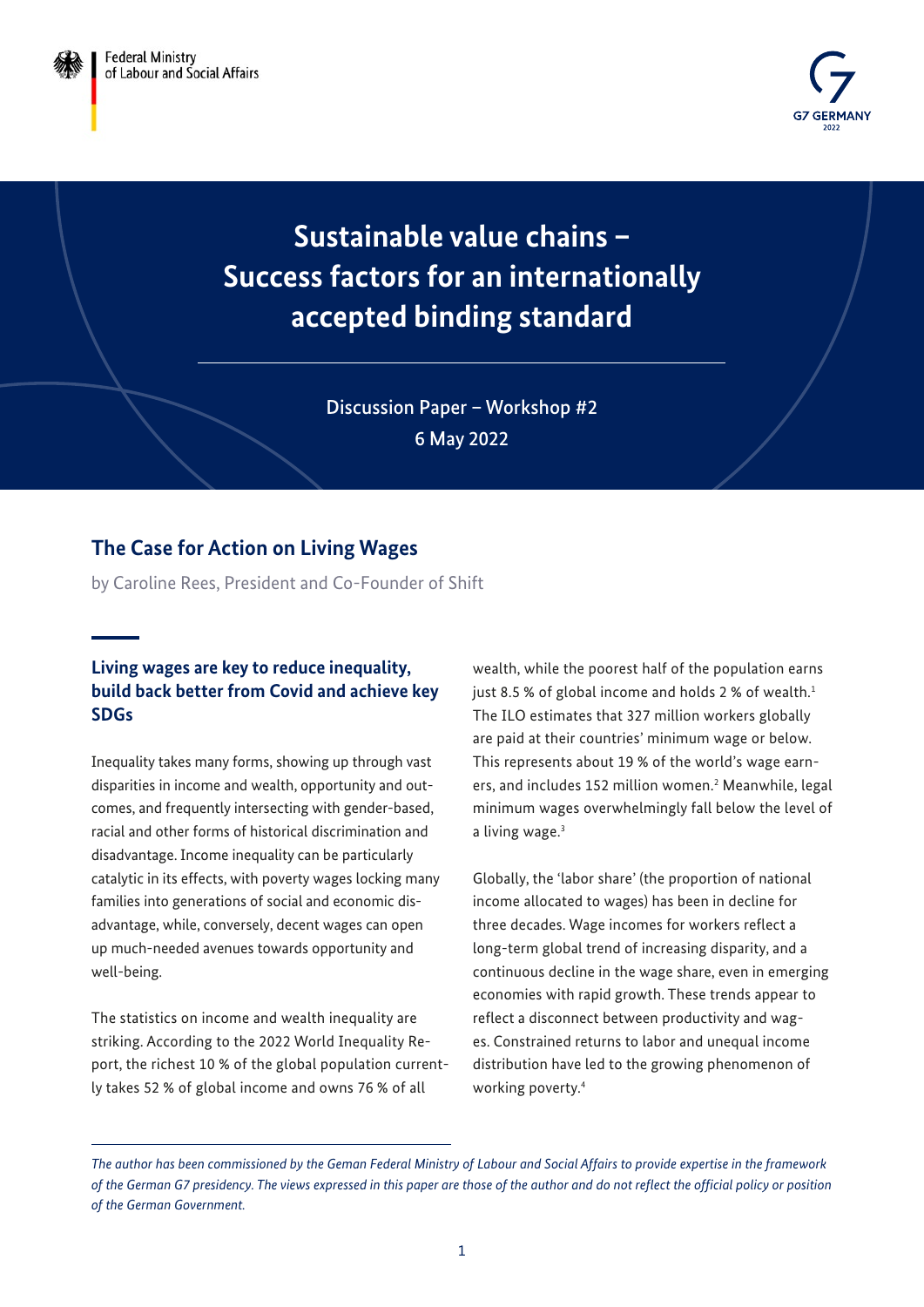

The Covid-19 pandemic has exacerbated these already unsustainable levels of income inequality. The World Bank estimates that Covid-19 has pushed around 100 million people into extreme poverty.[5](#page-6-0) Oxfam reports that a new billionaire has been created every day since the pandemic began, while inequality-related issues are killing one person every four seconds[.6](#page-6-0) The poorest workers have been disproportionately impacted by the pandemic, and the consequences of these impacts on their health and well-being have ricocheted across value chains, with supply chain resilience suffering as a result.[7](#page-6-0)

Reversing this dynamic is essential if we are to achieve key Sustainable Development Goals by their 2030 deadline. SDG 8 on Decent Work and Economic Growth highlights the eradication of forced labor and child labor – both of which are sustained and exacerbated when working adults cannot earn a living wage.<sup>[8](#page-6-0)</sup> The first target under SDG 10 on Reduced Inequalities calls specifically for the world to achieve and sustain income growth of the bottom 40 per cent of the population at a rate higher than the national average. SDG 1 on No Poverty and SDG 5, which addresses gender equality, will also require progress on living wages if they are to be met.

## **Business has both a key role and responsibility in delivering change**

Notwithstanding the critical role of governments in addressing inequality, including through the provision of adequate social safety nets, the scale of the challenge faced by the global community today cannot be tackled by governments alone. Not only do we need businesses to step up to help close the income gaps, but there are powerful reasons why it is in their best interests to do so. Indeed, addressing inequality should be a business priority: it constrains economic growth and business performance, erodes social cohesion, diminishes trust in key institutions, undermines the resilience of supply chains, fuels civil and political conflict, threatens business'

license to operate, and hinders the capacity of society to tackle other critical challenges. Inequality, human rights and business are inextricably intertwined.

The Business Commission to Tackle Inequality has observed that business bears its share of responsibility for the inequality we face today, since pressure to increase profits and maximize shareholder returns has led many companies to adopt business practices that have widened social and economic gaps. The Commission concludes that "business can – and must – play its part in closing these gaps," and that "inequality is now one of the most pressing challenges facing our societies today, on a par with the climate emergency, and it must be addressed with the same level of urgency".<sup>9</sup>

The provision of living wages is only one component of what is needed to address this challenge. Yet it is a central component, and one that can be instrumental in reducing inequalities of opportunity and outcome as well as reducing racial and gender-based disadvantage. The right of workers to earn a living wage is recognized as a human right as far back as the Universal Declaration of Human Rights.[10](#page-6-0) It sets a critical threshold: one above which workers and their families can achieve a minimum decent standard of living and below which they simply cannot.

As such, ensuring that workers in their operations and value chains are earning a living wage is part of the responsibility of all companies to respect human rights, as set out in the UN Guiding Principles on Business and Human Rights.<sup>11</sup> It is an issue that should be in scope for any company's human rights due diligence process, to identify whether and where workers earn less than a living wage and take steps, individually and through collaboration with others, to close the gap.

Yet the scale of the challenge should not be underestimated. Assumptions that this is only an issue in companies' overseas supply chains prove repeatedly to be false, with the issue surfacing frequently in relation to their direct employees,<sup>12</sup> to temporary workers engaged through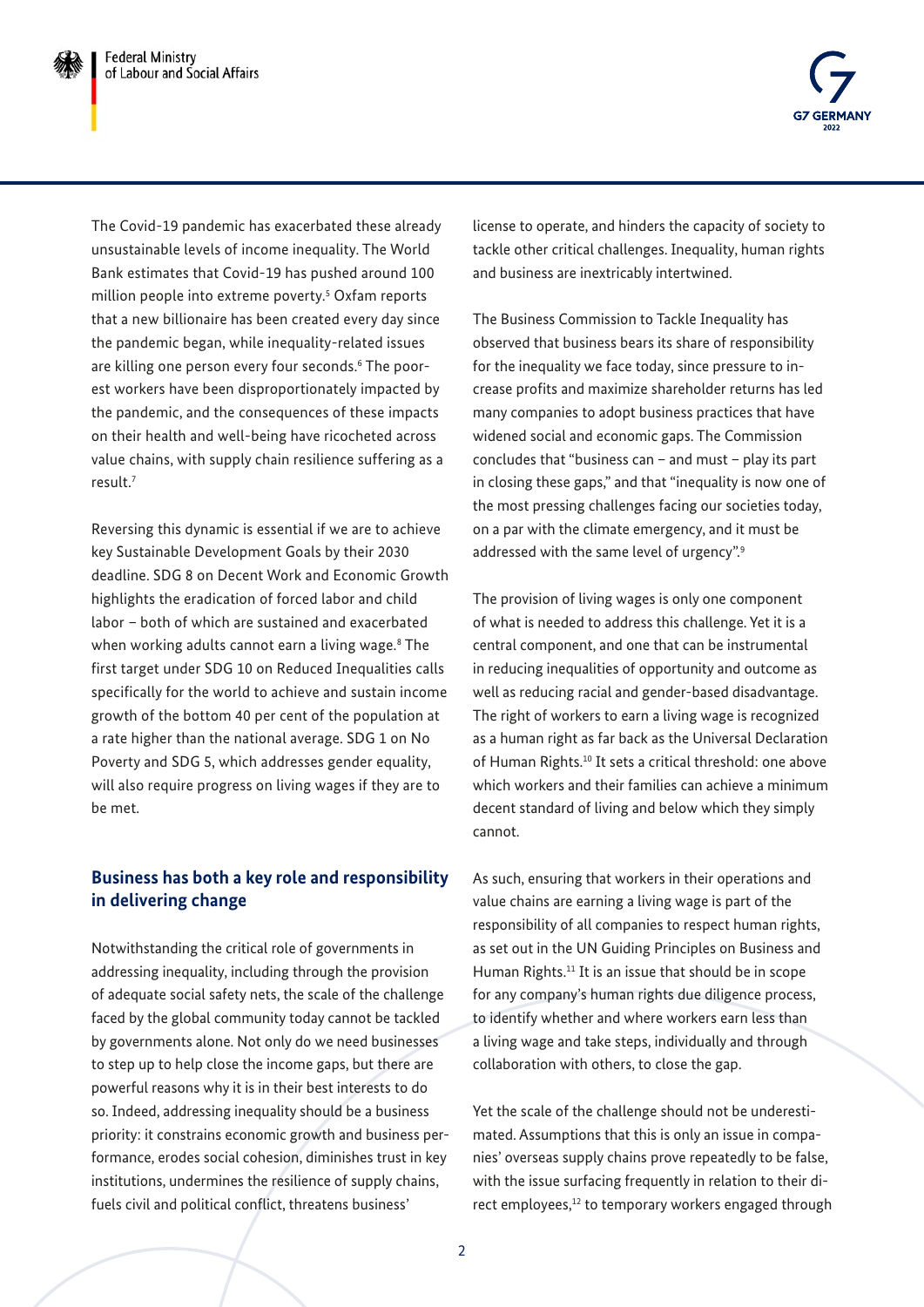

third parties, $13$  as well as in companies' domestic supply chains.[14](#page-6-0) Given that minimum wages in most countries fall below the level of a living wage as measured by recognized benchmarks, we need to move beyond simple critiques of companies that rely on workers earning excessively low wages. It is important to recognize the entrenched practices and market incentives that have driven this reality, and to build the systems and resources needed to support and incentivize action that can reverse the trend.

The fact is that we now have a broad array of evidence both that it is feasible for companies to drive real and measurable progress toward living wages for workers in their workforce and supply chains, and that doing so is ultimately beneficial for business.

## **The evidence shows that real progress is now more possible than ever**

Over recent years, an increasing focus on living wages has spawned a growing number of practical initiatives aimed at addressing the issue. While these have taken a variety of approaches to implementation, there is now a growing consensus around what is needed for companies to make concrete advances towards living wages, both in their own operations and in their supply chains.

Leading benchmark providers WageIndicator, the Anker Research Institute and the Fair Wage Network are providing increasingly robust and credible living wage estimates that companies can use across multiple countries and sub-regions. Growing demand from users for better alignment between benchmark methodologies and their resulting estimates is driving further progress towards consistency and accessibility. Many of the leading living wage initiatives are already discussing how to better align on critical steps, including how to measure wages.

As well as improved prospects for convergence between methodologies, there is now a greater understanding of the responsibility companies have towards workers

in their supply chains, and how they can make progress towards living wages when they do not employ the workers themselves and cannot directly set wages. Practical tools have been developed by organizations including the Fair Labor Association (FLA) and the sustainable trade initiative IDH, to assist companies in obtaining wage data from suppliers and calculating the gap between current wages and a living wage.

Several initiatives now have programs that focus on the commercial relationship between buyers and suppliers. For example, company members of the initiative ACT on Living Wages have made commitments to change their purchasing practices where these impede progress towards living wages. Collective bargaining can also play a central role in ensuring that wage increases progress in a sustainable way that is acceptable to both workers and employers. ACT ties purchasing practice reform to industry collective bargaining to help make sure that the benefits that flow to suppliers from improved commercial terms with their customers are passed onto workers in the form of higher wages.

Consistency of approach is essential – particularly in industries where multiple companies source from the same suppliers. As a result, many companies are joining industry-focused initiatives to collaborate or share experience in advancing living wages in supply chains. In 2021, the UN Global Compact called on its 15,000 participating companies to take action to ensure a living wage as part of their commitment to respect labor rights and advance decent work for all workers. It provides support and guidance through its SDG Ambition Accelerator to assist companies in their efforts.[15](#page-6-0) With living wage programs also offered by organizations such as the FLA, IDH, Business for Inclusive Growth (B4IG), Fair Wear, the Ethical Trading Initiative (ETI), amfori and AIM Progress among others, the opportunities for companies to get support and take action are more accessible than ever. Furthermore, accreditation schemes that enable companies to be recognized as living wage employers, such as the one operated by the Living Wage Foundation UK, are starting to spread, with Living Wage for US now up and running.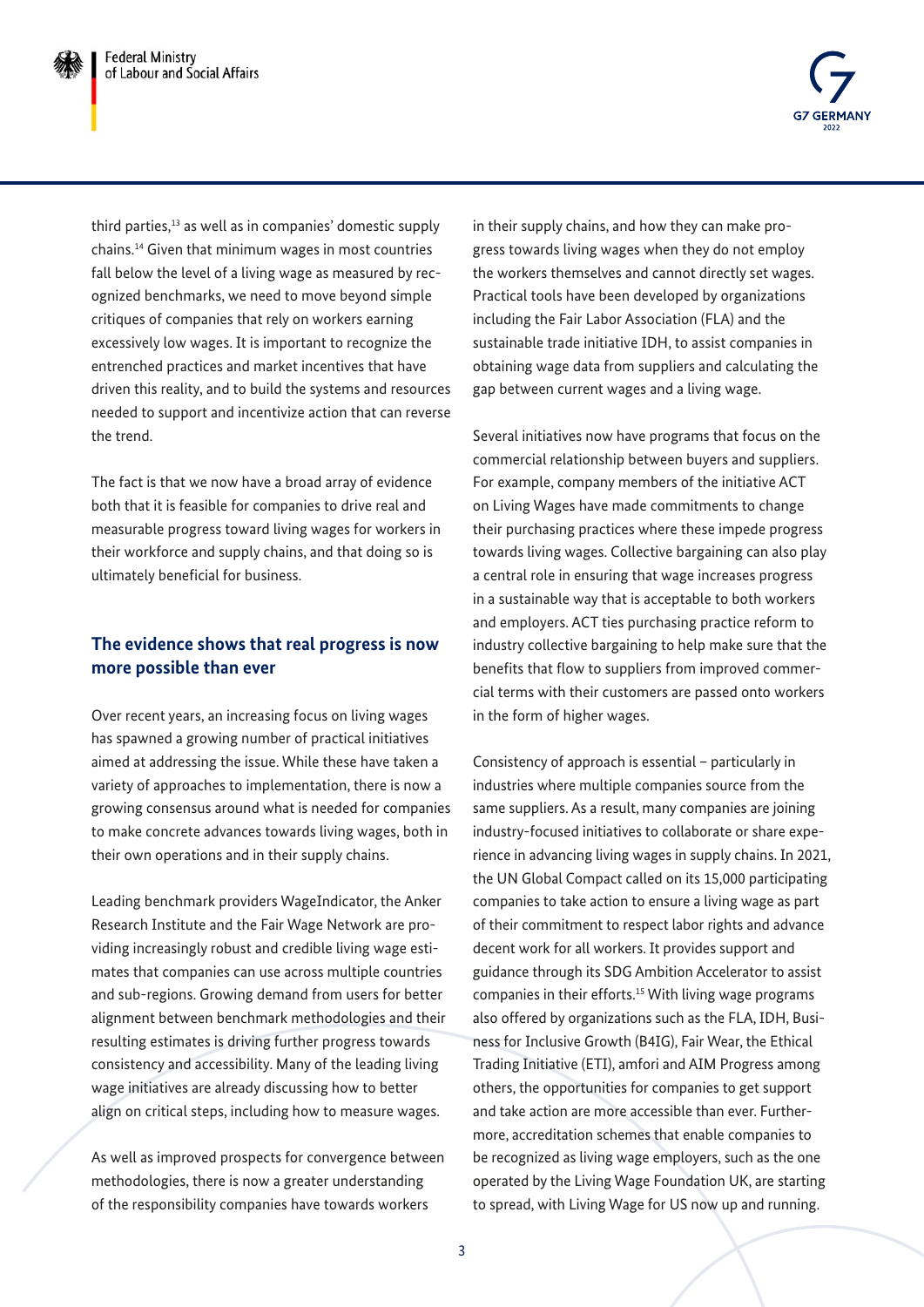

All these developments towards greater alignment and consistency are reducing the confusion that may have prevented many companies in the past from implementing living wage programs. They are also building a stronger basis for the development of reporting standards that would enable regulators, investors, consumers and workers to have insight into what progress a company is making towards living wages.

Company reporting on living wages to date has been limited and focused mostly on public commitments or activities undertaken, rather than on evidence of changes in wages earned. The **Accounting for Living Wages** initiative has convened and consulted with experts to help develop a standardized model through which companies could report on progress towards living wages in both their workforce and first tier supply chain.<sup>16</sup> The project will pilot the draft disclosures with companies in 2022, with a view to promoting their uptake by reporting frameworks, standards and benchmarks and scaling up the incentives for companies to engage and demonstrate progress.

## **Research shows that business stands to benefit from delivering on living wages**

In addition to these advances in developing the tools, resources and support systems that can help companies achieve living wages and measure their progress, there has also been considerable growth in the evidence that such progress is to the benefit of companies themselves. The UK Living Wage Foundation, which has accredited more than 1,000 companies as Living Wage Employers since 2011, reports that 93 % of these companies experience benefits for their business: 86 % report improved reputation; 75 % report increased motivation and retention rates for employees; and 58 % report improved relations between managers and staff.<sup>17</sup>

A new report on the benefits for business of paying living wages summarizes a broad array of research and findings.<sup>[18](#page-6-0)</sup> With regard to a company's own workforce, its authors find that living wages can lead to lower staff turnover,

which reduces recruitment and training costs, and can promote a more motivated and productive workforce, by improving morale and commitment. They cite research showing that greater economic security, higher motivation, and better health contribute to employee satisfaction, improving the overall working environment and contributing to productivity; and that there are early signs of living wages improving revenues and profits. With regard to workers in companies' value chains, the same report finds evidence that living wages strengthen value chain stability, performance and resilience and offer a measurable pathway to improve supply chain transparency and social impact, while reducing the costs of managing labor issues. It notes that companies find a direct correlation between supplier performance and their treatment of workers.<sup>[19](#page-6-0)</sup>

#### **Growing regulation and investor interest are adding to the pressure for more action**

Moreover, the case for businesses to take action on living wages is set to strengthen further. Investors are increasingly looking at the question of whether workers' pay falls below a living wage.[20](#page-6-0) This provides insight into whether the value of human capital is being protected and increased, which is often seen to have material implications for a company's future success.<sup>21</sup> Platform Living Wage Financials – a coalition of 19 financial institutions with over €4.6 trillion of assets under management and advice – encourages investee companies to address the non-payment of living wages and incomes in global supply chains.<sup>22</sup> ShareAction's Good Work Coalition of investors similarly works to promote living wages among investee companies[.23](#page-7-0) And Principles for Responsible Investment, whose more than 4,500 signatories represent \$120 trillion in assets under management, is looking at how investors can contribute to the decent work agenda, including through support for the living wages agenda.

The growth in legislation requiring companies to conduct human rights due diligence will likely bring the issue into still sharper relief under the scrutiny of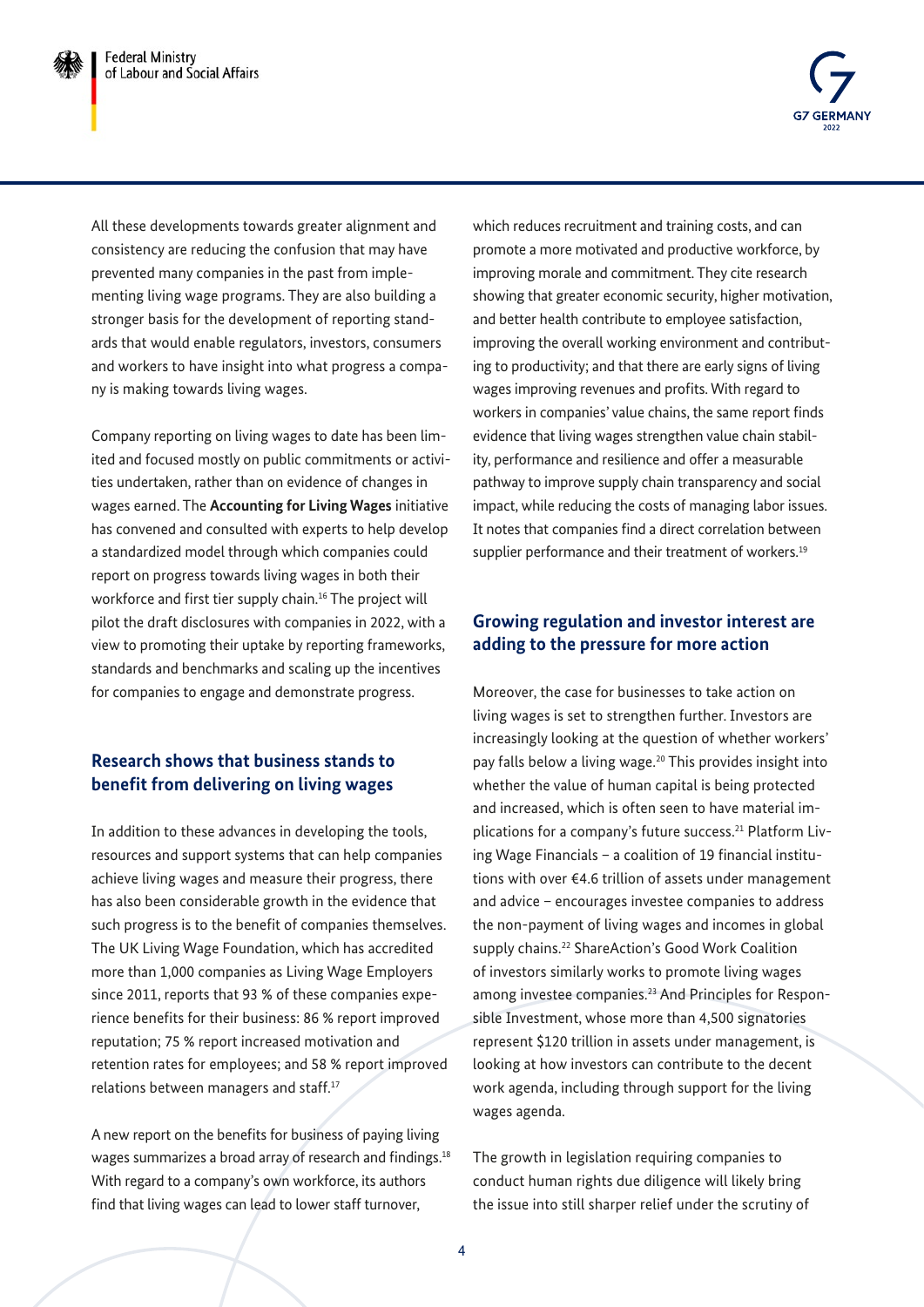

national enforcement agencies. As Platform Living Wage Financials observe, 'Though living wage will not be an explicit reporting element [in proposed EU legislation on due diligence], accurate due diligence will naturally allow for it to be assessed as a salient risk.['24](#page-7-0) In similar vein, the World Benchmarking Alliance has taken living wage as a foundational indicator that will be applied to all 2,000 companies that it plans to rank on sustainabil-ity issues.<sup>[25](#page-7-0)</sup>

### **The remaining challenge is to take progress to scale**

In sum, the societal and economic imperatives for achieving progress towards living wages are clear, as is the centrality of this to both 'building back better' from the pandemic and achieving a number of Sustainable Development Goals. At the same time the growth in initiatives advancing living wage benchmarks and collaborative action is delivering the tools and support that make it feasible and realistic for companies to tackle the challenges and make the progress necessary, with due recognition that this takes time. The evidence of the benefits for business of doing so is both increasingly abundant and compelling. And growing investor and regulatory pressures are set to make the case for companies to take action ever more salient.

However, despite all these drivers, a number of factors still stand in the way of accelerating and scaling progress on wages at the rate we need to see. They include continuing assumptions in many quarters, including some investors and governments, that increasing wages is simply a net cost for companies and should be discouraged. This perpetuates arguments from some companies' financial and legal departments that pressure to increase wages should be resisted, often overriding other internal voices making the case for action. In addition, arguments that there is no single agreed living wage figure for each country and sub-region are too readily deployed to suggest that it is too hard to get started.

Three key developments could help break past these barriers to progress: further convergence and scale in living wage benchmarks and a means to make them publicly available; a call to action based on a clear, high-level living wage target; and the integration into reporting standards of a meaningful, standardized way for companies to report publicly on progress towards living wages.

#### **1. Convergence and scale of living wage benchmarks**

The current trend in convergence around the criteria that should underpin any credible living wage benchmark is to be welcomed and should be further fostered and strengthened. The research that goes into developing benchmarks is extensive, has to be constantly updated in light of inflation, and needs to be adequately resourced. As a result, the business models available to those doing this work are challenging. More independent funding is needed and a means should be found for the resulting benchmarks to be gathered in a public database. This will ensure that no company faces a cost barrier to accessing the information they require in order to assess the adequacy of wages.

#### **2. A call to action based on a living wage target**

The growth in initiatives and resources supporting action on living wages has been both a result and a cause of engagement by ever more companies in the practical work of making progress. Yet the numbers stepping forward remain too small. And their task is significantly harder when peer companies that use the same service providers or source from the same suppliers are not creating the same incentives for wage increases – or, indeed, act in ways the maintain a downward pressure on wages. Progress will be severely constrained until action is taken at much greater scale. Just as the Net Zero 2050 target has had a political and practical galvanizing effect on climate action, a target on living wages – logically tied to the 2030 deadline of the SDGs – could serve the same purpose in scaling up action on this critical component of inequality.

**3. A meaningful way for companies to report on progress** In any scenario, progress has to be measurable. Markets, regulators and civil society actors cannot recognize and reward those doing the right thing and demand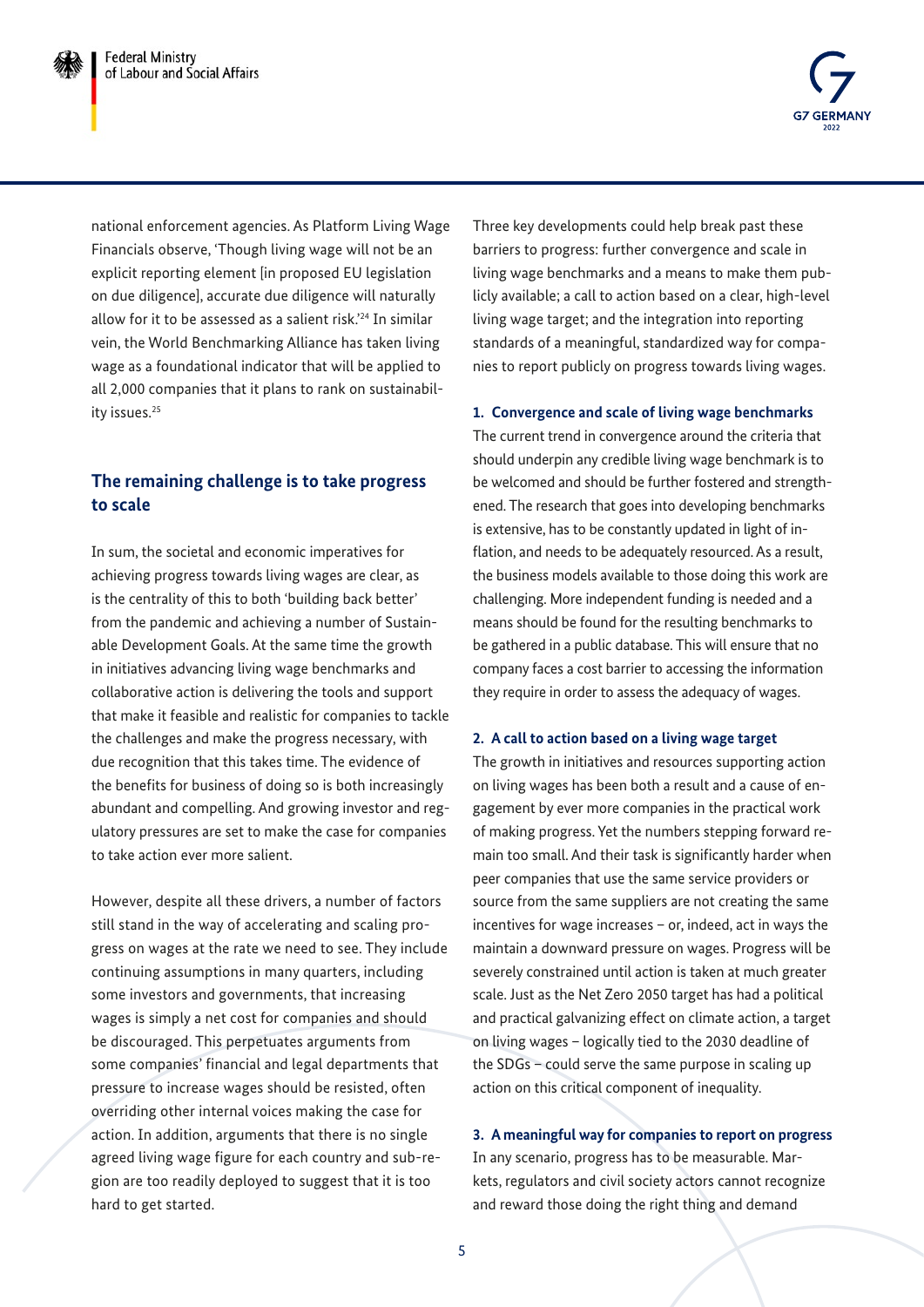

more from those that are not, without meaningful, comparable, public information on the extent to which companies are making a real difference in the wages of the lowest-paid workers. At a time when sustainability reporting standards are expanding at both regional and international levels, and there is recognition of the need for higher quality 'social' indicators in the broader ESG (environmental, social and governance) analysis of corporate performance, reporting standards need to integrate robust indicators of companies' progress towards living wages in both their workforce and supply chain.

With progress on these three fronts, the achievement of living wages around the world can become a reality. It would mark a step-change in reducing inequality, ensuring a better life for the most at-risk workers in a post-Covid world, and moving us substantially closer to a range of SDG targets.

**Caroline Rees** is the President and Co-Founder of Shift, the leading center of expertise on the UN Guiding Principles on Business and Human Rights. She was a lead advisor to Professor John Ruggie during his work to develop the UN Guiding Principles as Special Representative of the UN Secretary-General; and from 2009 to 2011 she was Director of the Governance and Accountability Program at the Harvard Kennedy School's Corporate Social Responsibility Initiative. Caroline previously spent 14 years as a British diplomat where her career covered Iran, Slovakia, the UN Security Council and European Union as well as the UN Human Rights Council.

To learn more about Shift, visit [shiftproject.org](http://shiftproject.org)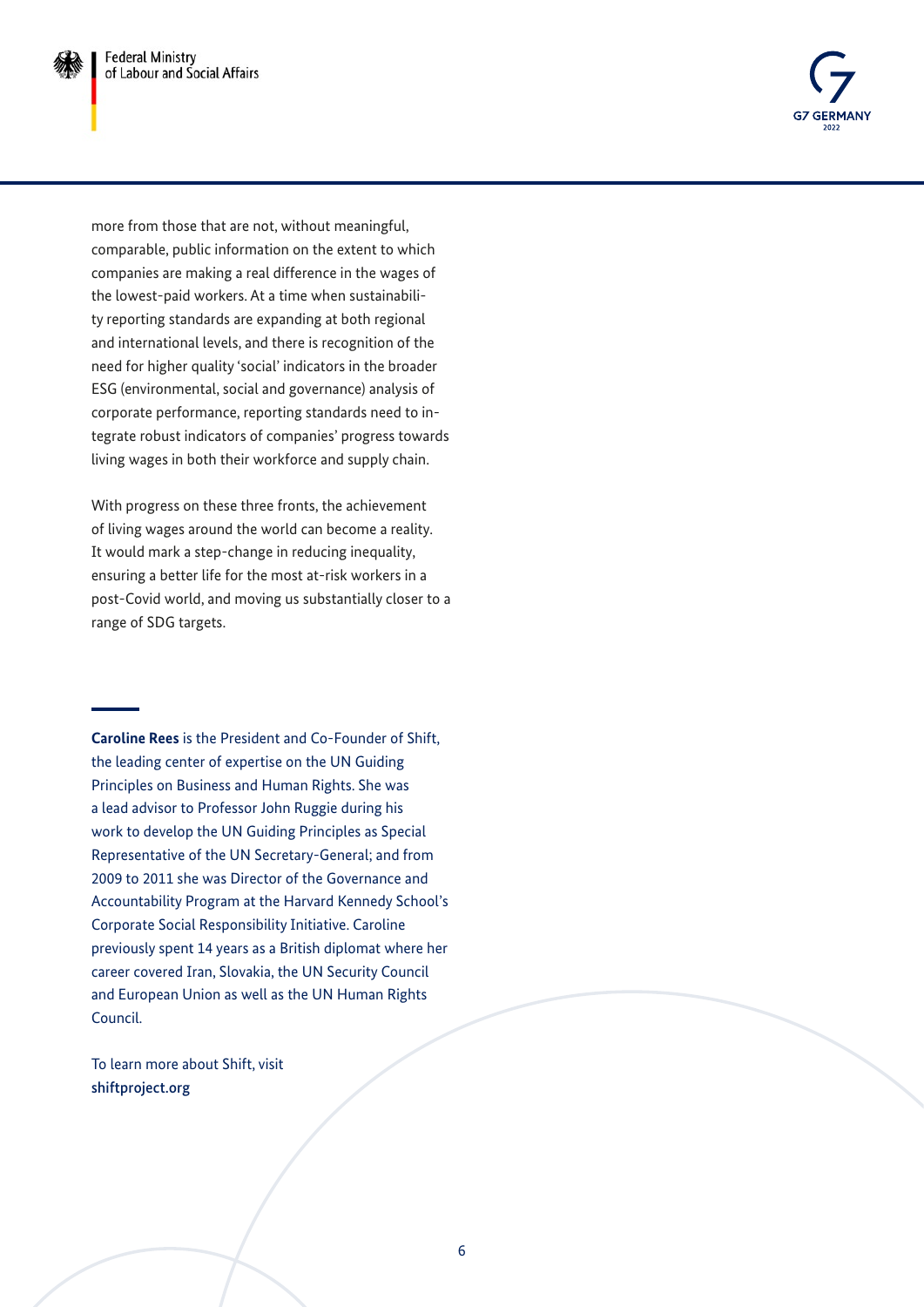

#### <span id="page-6-0"></span>**Endnotes**

- 1 Chancel, L., Piketty, T., Saez, E., Zucman, G. et al. World Inequality Report 2022, World Inequality Lab. Available at: [https://wir2022.wid.world/www-site/uploads/2021/12/WorldInequalityReport2022\\_Full\\_Report.pdf](https://wir2022.wid.world/www-site/uploads/2021/12/WorldInequalityReport2022_Full_Report.pdf)
- 2 ILO. 2020. Global Wage Report 2020/2021: Wages and minimum wages in the time of COVID-19.
- 3 Ed. Dobbins T. & Prowse, P. 2021. The Living Wage: Advancing a Global Movement. Routledge.
- 4 ILO. World Employment and Social Outlook: Trends 2020. Available at: [https://www.ilo.org/wcmsp5/groups/public/--](https://www.ilo.org/wcmsp5/groups/public/---dgreports/---dcomm/---publ/documents/publication/wcms_73) [dgreports/---dcomm/---publ/documents/publication/wcms\\_734479.pdf](https://www.ilo.org/wcmsp5/groups/public/---dgreports/---dcomm/---publ/documents/publication/wcms_73)
- 5 World Bank. 2021. Updated estimates of the impact of COVID-19 on global poverty: Looking back at 2020 and the outlook for 2021.
- 6 Oxfam. 2022. Inequality Kills: the unparalleled action needed to combat unprecedented inequality in the wake of COVID-19. Available at: [https://oxfamilibrary.openrepository.com/bitstream/handle/10546/621341/bp-inequality-kills-170122-en.pdf](https://oxfamilibrary.openrepository.com/bitstream/handle/10546/621341/bp-inequality-kills-170122-en)
- 7 O'Connor, S. September 2021. The hidden costs of powerful buyers and cheap prices. Financial Times: <https://www.ft.com/content/f65a5522-a7ac-436b-9100-a301111b19de>
- 8 ISS Insights. June 2021. World Day Against Child Labour 2021: Focusing on Decent Wages. Available at: [https://insights.issgovernance.com/posts/world-day-against-child-labour-2021-focusing-on-decent-wages/](https://insights.issgovernance.com/posts/world-day-against-child-labour-2021-focusing-on-decent-wage)
- 9 Business Commission to Tackle Inequality. See: <https://tacklinginequality.org/>
- 10 Article 23 of the Universal Declaration of Human Rights states that, "Everyone who works has the right to just and favourable remuneration ensuring for himself and his family an existence worthy of human dignity."
- 11 The UN Guiding Principles on Business and Human Rights are the authoritative standard on the corporate responsibility to respect human rights, unanimously endorsed by the UN Human Rights Council in 2011. Learn more at [unguidingprinciples.org](http://unguidingprinciples.org)
- 12 SHRM Executive Network. October 2021. PayPal Workers Were Struggling to Make Ends Meet; CEO Dan Schulman Vowed to Change That. Available at [https://www.shrm.org/executive/resources/articles/pages/paypal-ceo-helps-workers-with](https://www.shrm.org/executive/resources/articles/pages/paypal-ceo-helps-workers-with-finances.aspx)[finances.aspx](https://www.shrm.org/executive/resources/articles/pages/paypal-ceo-helps-workers-with-finances.aspx)
- 13 Abigail McKnight, Kitty Stewart, Sam Mohun Himmelweit and Marco Palillo. 2016. Low pay and inwork poverty: preventative measures and preventative approaches. European Commission. Available at: <https://www.lse.ac.uk/business/consulting/assets/documents/Low-Pay-and-In-Work-Poverty.pdf>
- 14 For example, see Facing Finance. 2015. Garment Industry: Poverty Wages in Italy. Available at: <https://www.facing-finance.org/en/2015/02/garment-industry-poverty-wages-in-italy/>
- 15 See <https://unglobalcompact.org/take-action/sdg-ambition>
- 16 The Accounting for Living Wages project is an initiative of Shift and the Capitals Coalition. See: [accountingforalivingwage.org](http://accountingforalivingwage.org)
- 17 See <https://www.livingwage.org.uk/>
- 18 Barford, A., Gilbert, R., Beales, A., Zorila, M., & Nelson, J. 2022. The case for living wages: How paying living wages improves business performance and tackles poverty. Business Fights Poverty, Cambridge Institute of Sustainability Leadership & Shift. DOI: 10.17863/CAM.80370 | Forthcoming at: <https://businessfightspoverty.org/register-the-case-for-living-wages/>
- 19 Ibid.
- 20 For example, see, CBS News. March 2022. Carl Icahn calls out Kroger on treatment of workers and animals. Available at: <https://www.cbsnews.com/news/kroger-carl-icahn-pigs-ceo-pay/>